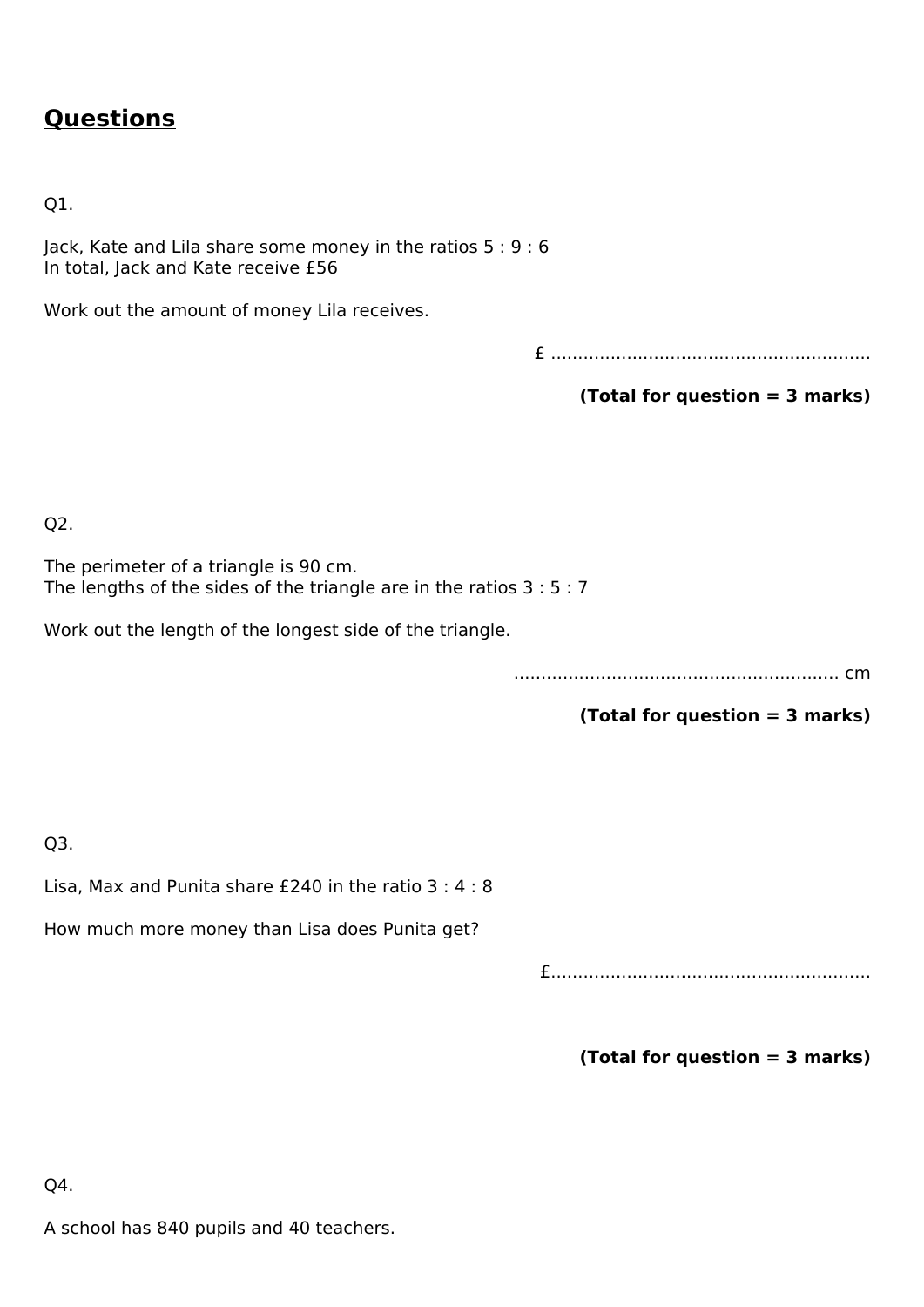(a) Find the ratio of the number of pupils to the number of teachers. Give your ratio in the form *n* : 1

........................................................... : 1

**(2)**

In Year 11 at the school, the ratio of the number of pupils who study Chemistry to the number of pupils who study Physics is 3 : 2

(b) 105 pupils in Year 11 study Chemistry. Work out the number of pupils in Year 11 who study Physics.

...........................................................

**(2)**

For the 105 pupils who study Chemistry, the ratio of the number of boys to the number of girls is 4 : 3

(c) Work out the number of girls in Year 11 who study Chemistry.

...........................................................

**(2)**

#### **(Total for Question is 6 marks)**

Q5.

In a school, there are 320 girls and 500 boys.

(a) Write down the ratio of the number of girls to the number of boys. Give your ratio in its simplest form.

...........................................................

**(2)**

In a different school, there is a total of 640 children. In this school, the ratio of the number of girls to the number of boys is 7 : 9

(b) How many boys are there in this school?

...........................................................

**(2)**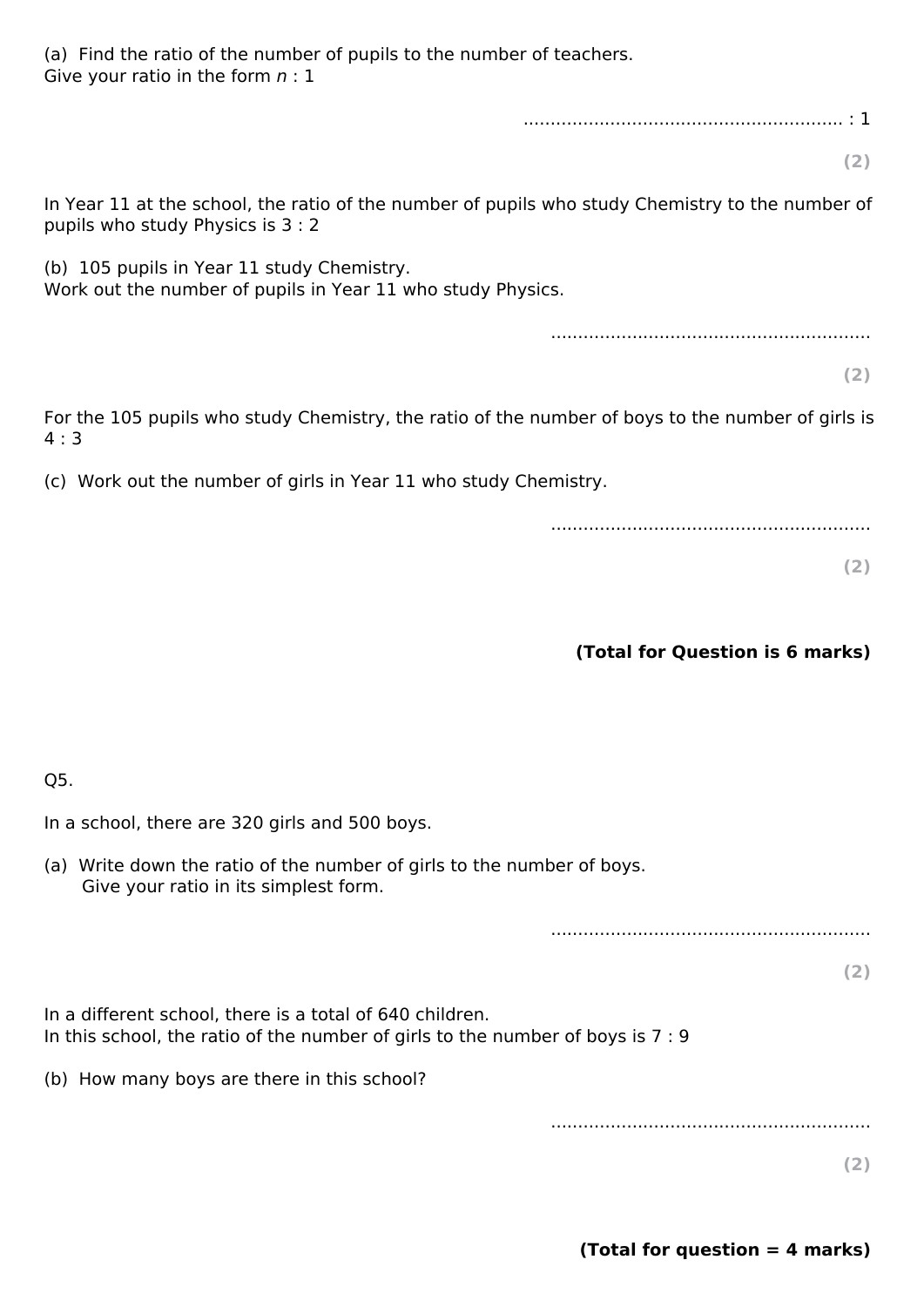Q6.

| There are 20 students in a class.<br>12 of the students are girls.                                                    |
|-----------------------------------------------------------------------------------------------------------------------|
| (a) Write 12 out of 20 as a fraction.<br>Give your fraction in its simplest form.                                     |
|                                                                                                                       |
| (2)                                                                                                                   |
| (b) Find the ratio of the number of girls to the number of boys.<br>Give your ratio in the form $n:1$                 |
|                                                                                                                       |
| (2)                                                                                                                   |
| (Total for question $=$ 4 marks)                                                                                      |
|                                                                                                                       |
|                                                                                                                       |
| Q7.                                                                                                                   |
| In Kuran's school, 40% of the pupils are boys.                                                                        |
| (a) Write 40% as a fraction. Give your fraction in its simplest form.                                                 |
|                                                                                                                       |
| (2)                                                                                                                   |
| (b) What percentage of the pupils in Kuran's school are girls?                                                        |
|                                                                                                                       |
| (1)                                                                                                                   |
| In Year 11, there are 70 girls and 42 boys.                                                                           |
| (c) Write down the ratio of the number of girls to the number of boys in Year 11.<br>Give your ratio in the form 1:n. |
|                                                                                                                       |
|                                                                                                                       |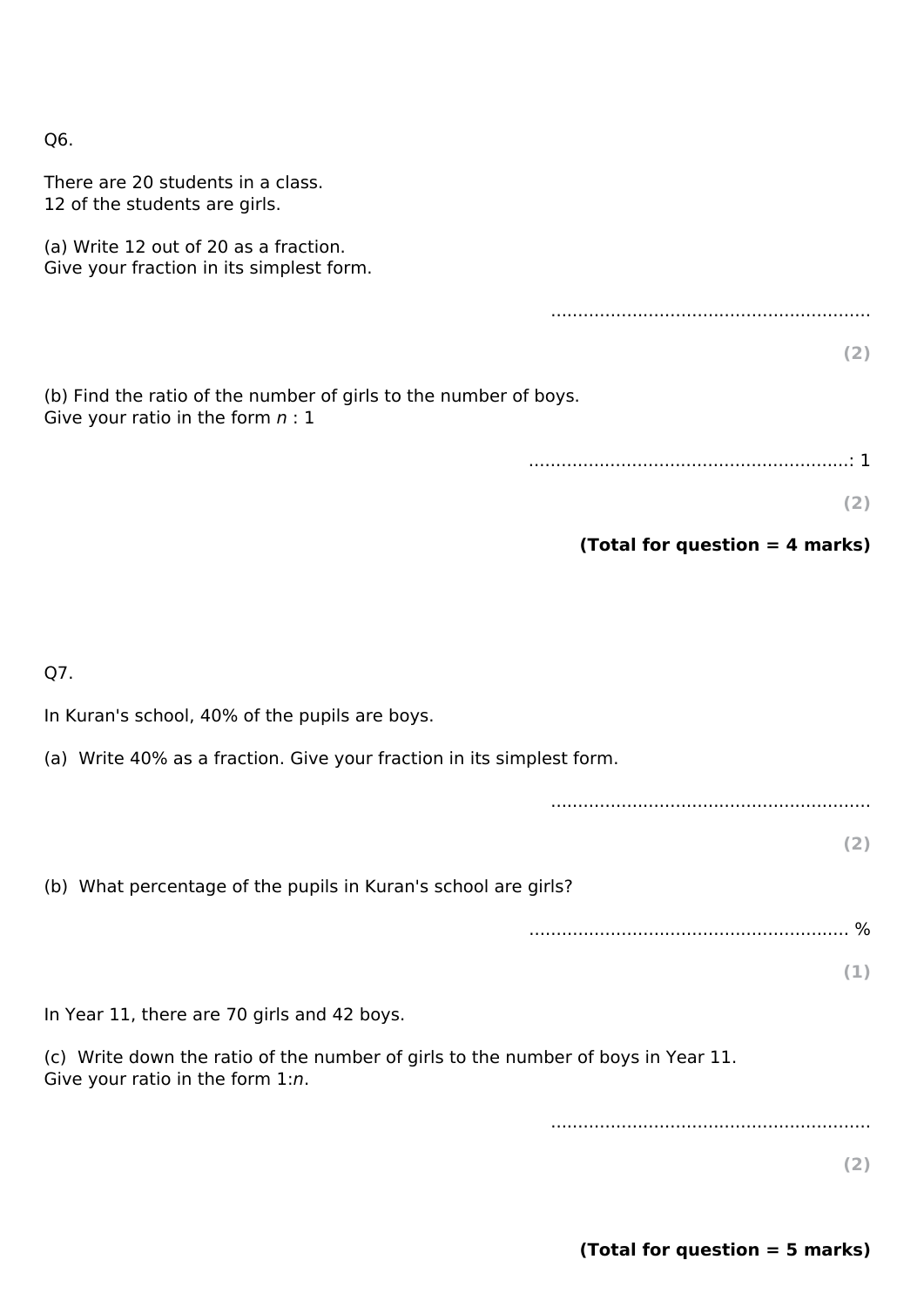Q8.

(a) There are 32 students in a class. All the students are either left-handed or right-handed. The ratio of the number of left-handed students to the number of right-handed students is 1 : 7 Work out the number of right-handed students. ........................................................... **(2)** (b) Sajid makes a scale model of a lorry. He uses a scale of  $1:32$ The length of Sajid's model lorry is 45 cm. Chitra makes a scale model of the same lorry. She uses a scale of 1 : 72 students is  $1:7$ Work out the length of Chitra's model lorry.

........................................................... cm

**(3)**

## **(Total for question is 5 marks)**

Q9.

Green paint can be made by mixing yellow paint and blue paint in the ratio 2 : 3 Wendy makes 15 litres of green paint.

Work out how many litres of blue paint Wendy uses.

............................................................litres

## **(Total for question = 2 marks)**

Q10.

19-Pritam, Sarah and Emily share some money in the ratios 3 : 6 : 4 Sarah gets \$15 more than Emily.

Work out the amount of money that Pritam gets.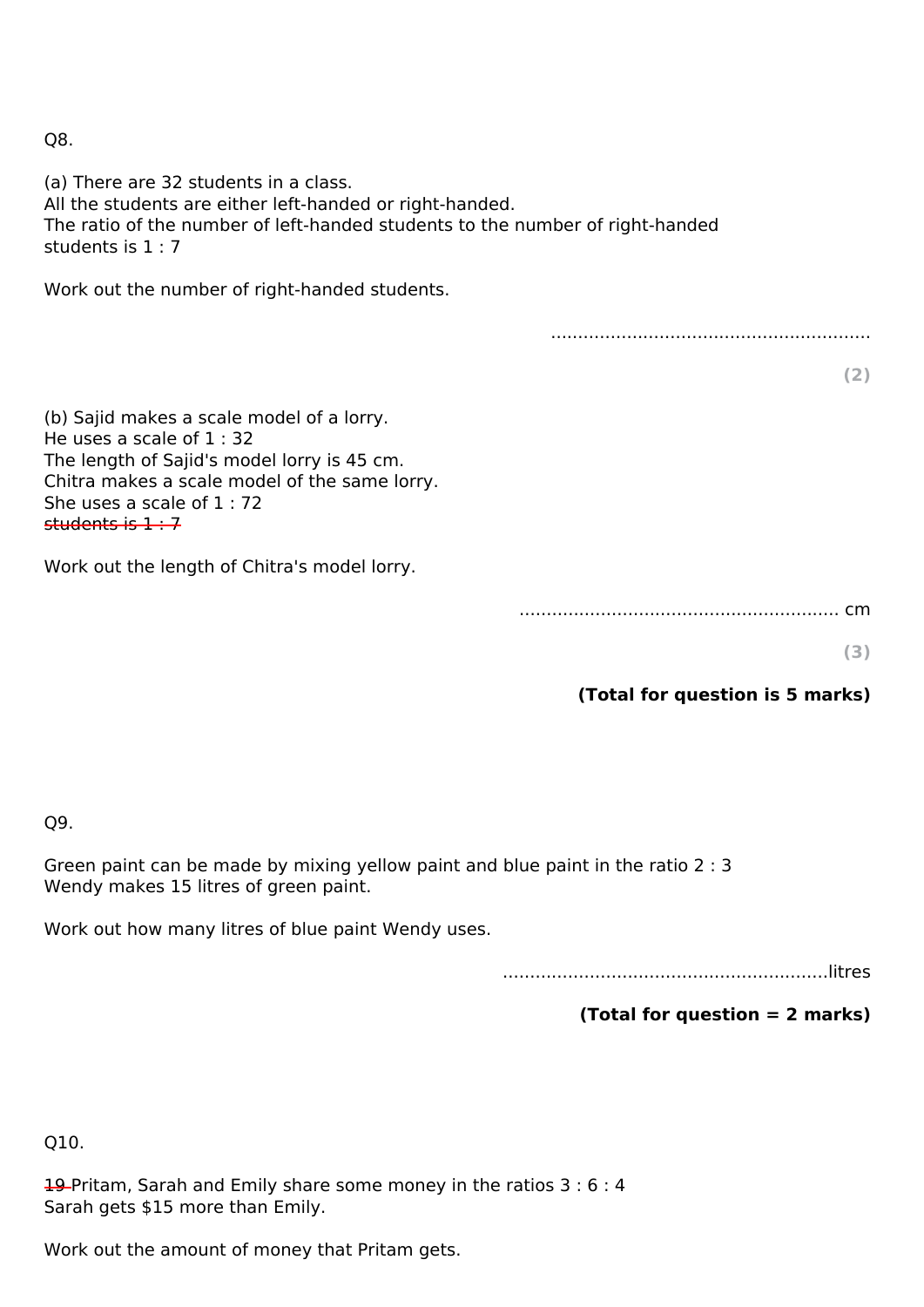### **(Total for question = 3 marks)**

Q11.

Mortar mix is made by mixing cement, sand and quicklime in the ratio 1 : 2 : 3

(a) Work out the volume of sand needed to make 2.1  $m^3$  of mortar mix.

........................................................... m<sup>3</sup>

**(2)**

Julie has 0.75  $\textsf{m}^{3}$  of quicklime.

She has plenty of sand and cement.

(b) Work out the greatest volume of mortar mix she could make.

**(2)**

#### **(Total for Question is 4 marks)**

| Q12.                                            |     |
|-------------------------------------------------|-----|
| The ratio of Mark's age to Reeta's age is 3 : 5 |     |
| Mark's age is 24 years.                         |     |
| (a) Work out Reeta's age.                       |     |
|                                                 |     |
|                                                 | (2) |
| The ratio of John's age to Zahra's age is 1 : 4 |     |
| The sum of their ages is 45 years.              |     |
|                                                 |     |

........................................................... years